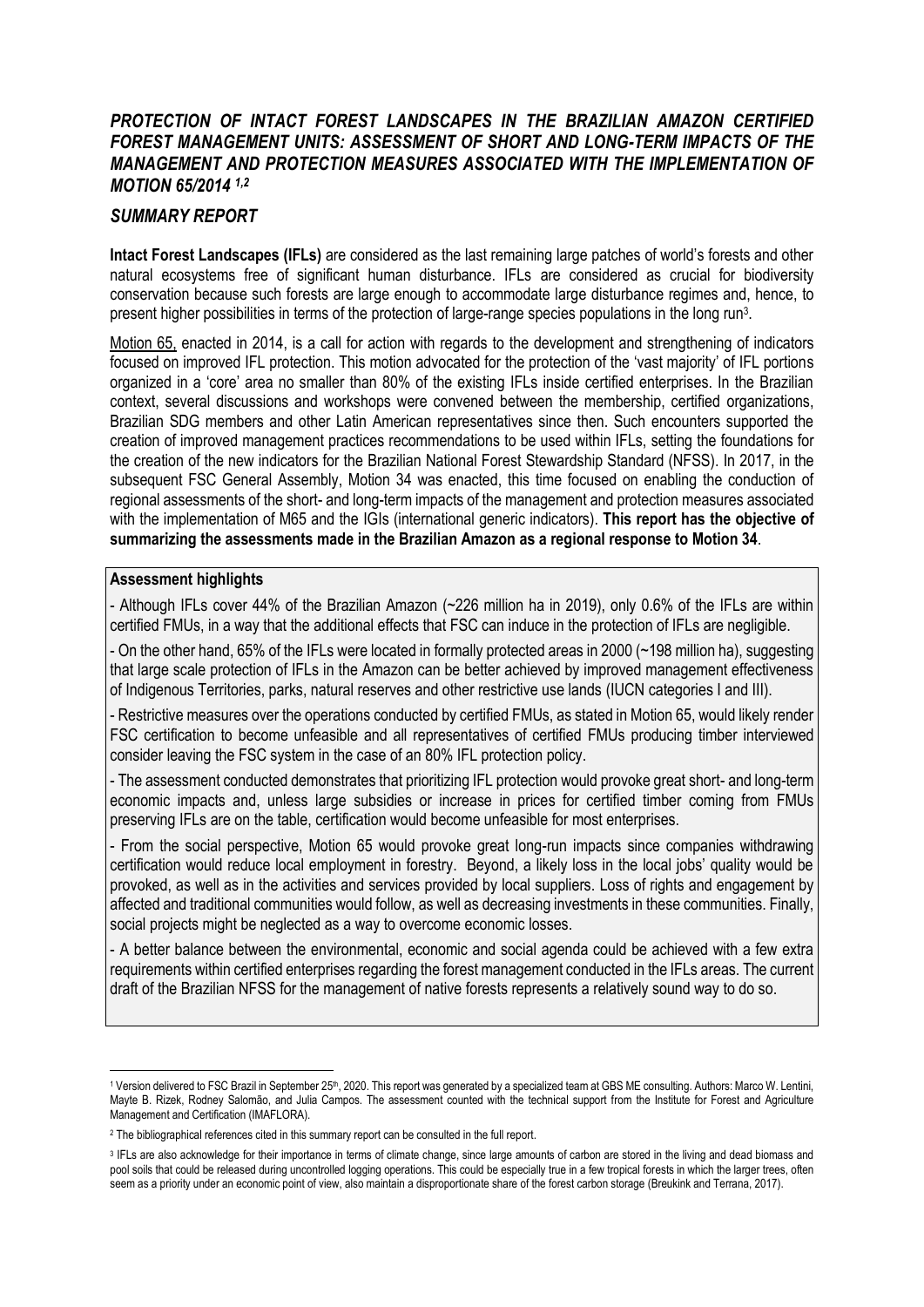## *IFL METHODOLOGIC CONSIDERATIONS*

IFLs are defined as "*an unbroken expanse of natural ecosystems within the zone of current forest extent, showing no signs of significant human activity and large enough that all native biodiversity, including viable populations of wide-ranging species, could be maintained*" ([http://www.intactforests.org/\)](http://www.intactforests.org/). IFL methodology was published in 2008 in which the identification and mapping of such areas considers undisturbed ecosystems since the average date of 1990. The criteria of a given undisturbed forest to be considered as an IFL are: (a) a total area larger than 50k ha; (b) at least 10 km wide at the broadest portion of the fragment; (c) at least 2 km wide in corridors or appendages to areas that meet these two initial criteria (Potapov 2008; Zhuravleva 2013). To be considered undisturbed, a given IFL needs to be safe over time from significant evidences of human activity, highlighting: (a) settlements; (b) infrastructure used for transportation between settlements or for industrial development of natural resources; (c) agriculture and timber production; and (d) industrial activities during the last 30-70 years, such as logging, mining, oil and gas exploration and extraction, etc. [\(http://www.intactforests.org/\)](http://www.intactforests.org/). Strict and formal protection are indicated as the solution to protect IFLs, including the creation of IUCN protected areas of categories I-III.

### *HOW THIS SUBJECT HAS BEEN TREATED WITHIN FSC CERTIFICATION SYSTEM?*

Since 2016, FSC has developed an advice note (FSC-DIR-20-007 EN, last version 01/02/2017) stating that, while new standards and indicators are not set in place, the rule is to protect IFLs in certified FMUs. Therefore, management operations in FSC certified operations might continue as long as they (i) do not impact more than 20% of the IFLs within the management unit; (ii) do not reduce any IFLs below the 50,000 ha threshold in the landscape, and (iii) that maps on IFLs should be used as the baseline. The advice, with its validity starting by January 1st, 2017, also stated that non-conformities will result in Corrective Action Requests. In practice, due to the principle of precaution, since that date, certification bodies are considering all forests submitted to logging within IFLs located in certified FMUs to calculate the 80% threshold. That measure has been taken, also, in the interest of avoiding cases in which the termination of the certificate would be advisable.

### *STUDY METHODOLOGY*

The assessment encompassed a conjunction of methods and instruments to analyze the impacts of the protection measures associated with M65: *(a) FSC forest management public reports*, containing information about the total certified area<sup>4</sup>, set asides, effective management area, number of jobs generated, and other parameters<sup>5</sup>; (b) *Semi-structure questionnaire,* developed to capture qualitative data on the respondents' perceptions about the main environmental, social and economic dimensions, as well as short- and long-term impacts<sup>6</sup>; (c) financial and economic data case studies to gather financial and economic data from two certified FMUs in the Amazon<sup>7</sup>, which were used for the assessment of economic impacts from the implementation of Motion 65 and simulations of the relative impact coming from alternative protection scenarios (30% and 50% IFL protection); *(d) consultation to experts* to gather parameters (timber prices, average logging intensity and productivity, timber sale volumes) to be used in economic and financial analysis; *(e) assessments in GIS environment,* including the conduction of remote sensing and geographical information system analysis using geospatial information from several sources<sup>8</sup>, aimed to provide a general characterization of IFLs in the Amazon in different land use and tenure categories, providing an assessment of the certified FMUs and the overlap with IFLs in different mapping periods (2000, 2013 and 2016), and projecting the area of IFLs in 2019 by overlapping the 2016 IFL map with spatial information on deforestation and forest degradation9,10; *(f) validation with key stakeholders* about the major findings of this assessment and better develop the rationale for the discussions and conclusions provided<sup>11</sup>.

<sup>4</sup> We established for the analysis of the enterprises the baseline date of January 2019, listing all the FMUs certified in the Amazon by this date (18).

<sup>5</sup> Last check for new data or updated reports conducted on September 1st, 2020.

<sup>&</sup>lt;sup>6</sup> At the end, 19 interviews were conducted, being sampled 10 experts in the IFL, 8 certified FMUs and one FMU in process of certification. The 8 enterprises sampled represent 44% of the area certified by FSC in the Amazon.

<sup>7</sup> Despite the small sampling, we consider these two cases representative of an important proportion of certified FMUs in the Amazon, being one company operating in public forest concessions and one in private lands.

<sup>&</sup>lt;sup>8</sup> The list of the geospatial information sources used in the study is provided in the assessment's full report.

<sup>9</sup> Satellite imagery (Landsat-7/ETM+ and Landsat-8/OLI) was used for the periods 2000-2019, coming from Google Earth Engine platform.

<sup>10</sup> The Albers - SIRGAS 2000 projection system was used to calculate the areas in GIS environment.

<sup>11</sup> In a meeting with key forest staff from IMAFLORA and a meeting with FSC Brazil executive secretariat, and key members of the national and international board (respectively, in September 21<sup>st</sup>, 2020; and in September 24<sup>th</sup>, 2020).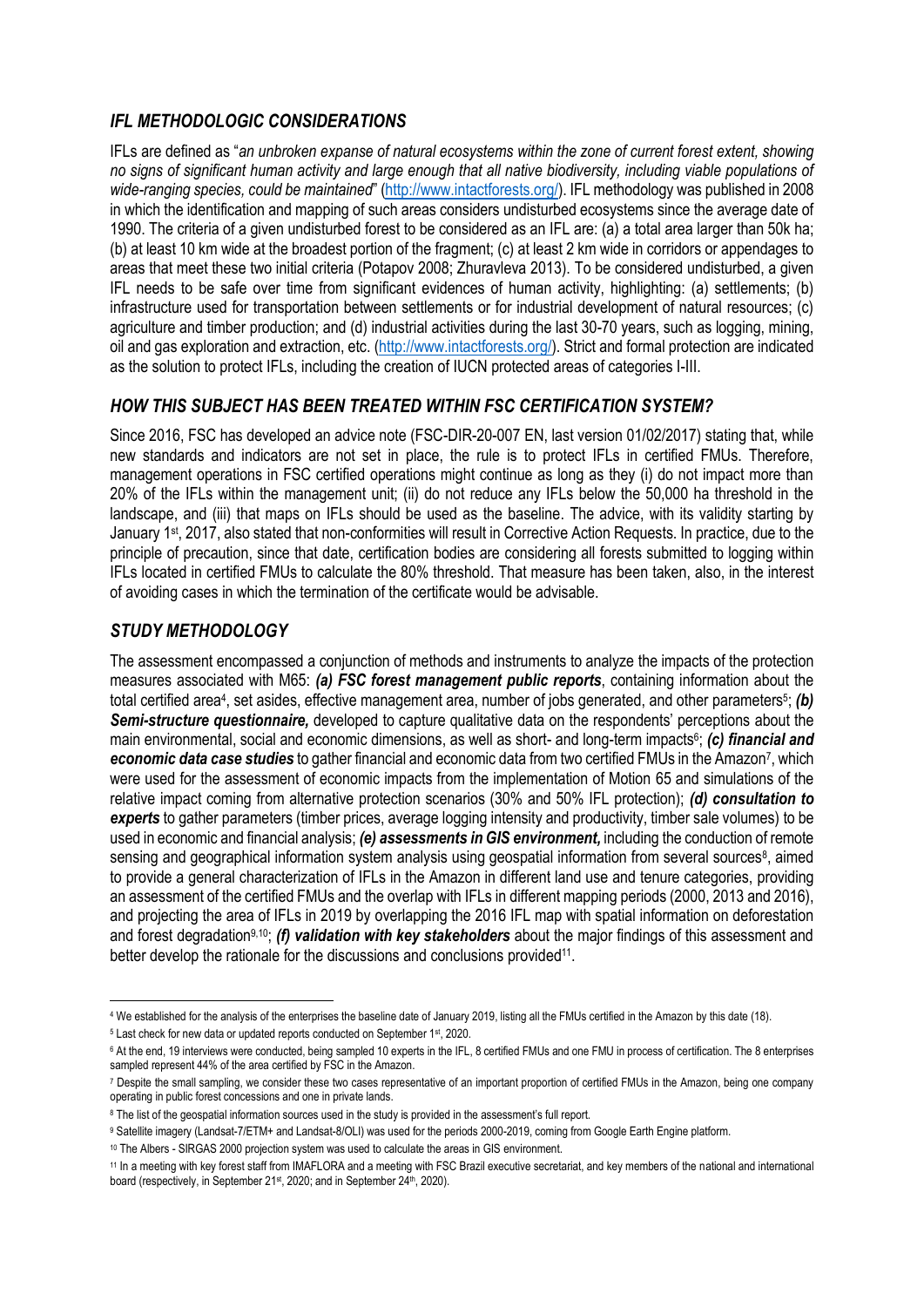### *GENERAL INFORMATION ABOUT IFLs IN THE AMAZON AND IN THE CERTIFIED FMUS*

Total area of **Intact Forest Landscapes (IFLs)** in the Amazon was 246 million hectares in 2000, roughly equivalent to 19% of the total area of IFLs identified in the world by Potapov (2008). It was estimated that, between 2000 and 2019, around 20 million hectares of IFLs were lost, equivalent to 8.2% of the IFL coverage in 2000 (Table 1). Not surprisingly, most IFLs losses were concentrated in the regions closer to the 'arc of deforestation', alongside the major official roads, and new regions considered as recent expansions of the logging frontier, such as western Pará, extreme northwestern Mato Grosso, southern Amazonas, and Acre (Lentini et al. 2019).

| <b>Intact forest landscapes</b> | Forest cover (ha) | Non forest cover<br>(ha) | Total (ha)     | Rate of loss (over<br>2000 status) |
|---------------------------------|-------------------|--------------------------|----------------|------------------------------------|
| Area in 2000                    | 236,338,680.0     | 10,008,784.09            | 246,347,464.14 |                                    |
| Loss between 2000 - 2013        | 14.875.686.1      | 386.351.87               | 15,262,037.95  | 6.2%                               |
| Loss between 2013 - 2016        | 3.963.430.4       | 171.948.43               | 4,135,378.81   | 1.7%                               |
| Loss between 2016 - 2019        | 692.642.7         | 3.972.84                 | 696.615.52     | 0.3%                               |
| Project area in 2019            | 216,806,920.9     | 9,446,510.96             | 226,253,431.85 |                                    |

**Table 1.** IFLs development in the Brazilian Amazon since 2000, with a projected loss estimated by 2019.

*IFL and land tenure*. In 2000, around 65% of the IFLs in the Brazilian Amazon were located in protected areas and indigenous territories (161 million ha), around 5% in community lands (settlements and areas of traditional and maroon populations), and 30% in unsettled lands and private lands (Table 2). There is a large difference in the rate of loss of IFLs in different land tenure categories in the period 2000-2016. While the average rate of loss for protected areas and indigenous territories was around 3.4% during these 16 years, in community lands it was equivalent to 20% (achieving almost 25% in rural agricultural settlements), and 32% in private lands.

| <b>Total area</b>                       |               | Development of intact forest landscapes (IFLs) |               |               |                                  |                                        |
|-----------------------------------------|---------------|------------------------------------------------|---------------|---------------|----------------------------------|----------------------------------------|
| <b>Land tenure</b>                      | (ha)          | 2000                                           | 2013          | 2016          | <b>Total loss</b><br>$(2000-16)$ | <b>Rate of loss</b><br>$(2000 - 2016)$ |
| Protected areas and<br>indigenous lands | 197,811,286.6 | 161,470,503.4                                  | 157,140,191.9 | 156,033,281.4 | 5,437,222.0                      | 3.4%                                   |
| Community territories                   | 37,465,673.7  | 11,607,477.6                                   | 9,626,400.1   | 9,267,842.2   | 2,339,635.4                      | 20.2%                                  |
| Unsettled lands                         | 31,041,461.8  | 29,210,542.5                                   | 28,564,939.9  | 28,206,557.8  | 1,003,984.7                      | 3.4%                                   |
| Private lands                           | 121,757,696.6 | 27,911,711.1                                   | 20,434,246.7  | 18,886,561.1  | 9,025,150.0                      | 32.3%                                  |
| Other lands <sup>1</sup>                | 113,571,781.2 | 16, 147, 229.5                                 | 15,319,647.6  | 14,555,804.8  | 1,591,424.7                      | 9.9%                                   |
| <b>Total</b>                            | 501,647,899.9 | 246,347,464.1                                  | 231,085,426.2 | 226,950,047.4 | 19,397,416.8                     | 7.9%                                   |

**Table 2.** IFLs development in the Brazilian Amazon, 2000-2016, by land tenure category.

<sup>1</sup> Lands without a defined tenure status in the geographical databases used, including military lands, state level unsettled lands and private lands nonregularized.

*Mechanisms and policies in place to protect IFLs*. It is clear from the estimates presented on Table 2 that the most promising mechanism to protect IFLs in the Amazon is through improved protection and management of protected areas such as Indigenous Territories, parks, natural reserves and other restrict use protected lands (IUCN categories I and III). From the protected areas categories, non-ratified indigenous territories are still the areas suffering the great rate of loss due to forest degradation and deforestation. As a matter of fact, recent studies have shown the growing pressure and increased rates of deforestation being experienced over protected areas in the Amazon in the last few years (e.g., Souza Jr. et al. 2019). The same rationale is valid for the unsettled lands in the Brazilian Amazon (~30 million hectares)<sup>12</sup> which concentrates a large portion of IFLs in public lands and are losing such features due to land grabbing and forest degradation. Ordering those territories and signing a formal destination to these lands would guarantee additional protection for IFLs located in these areas.

<sup>12</sup> A recent study published by Azevedo-Ramos and Moutinho (2018) estimated 70 million hectares of public unsettled lands in the Amazon. That work should serve as a reference in terms of what is indeed considered as unsettled lands segregated from the categories such as 'private lands' and 'other lands' presented in Table 3. Since the process to assign areas to private owners in the Amazon is still largely auto-declaratory, significant differences in the estimates presented by different sources is expected.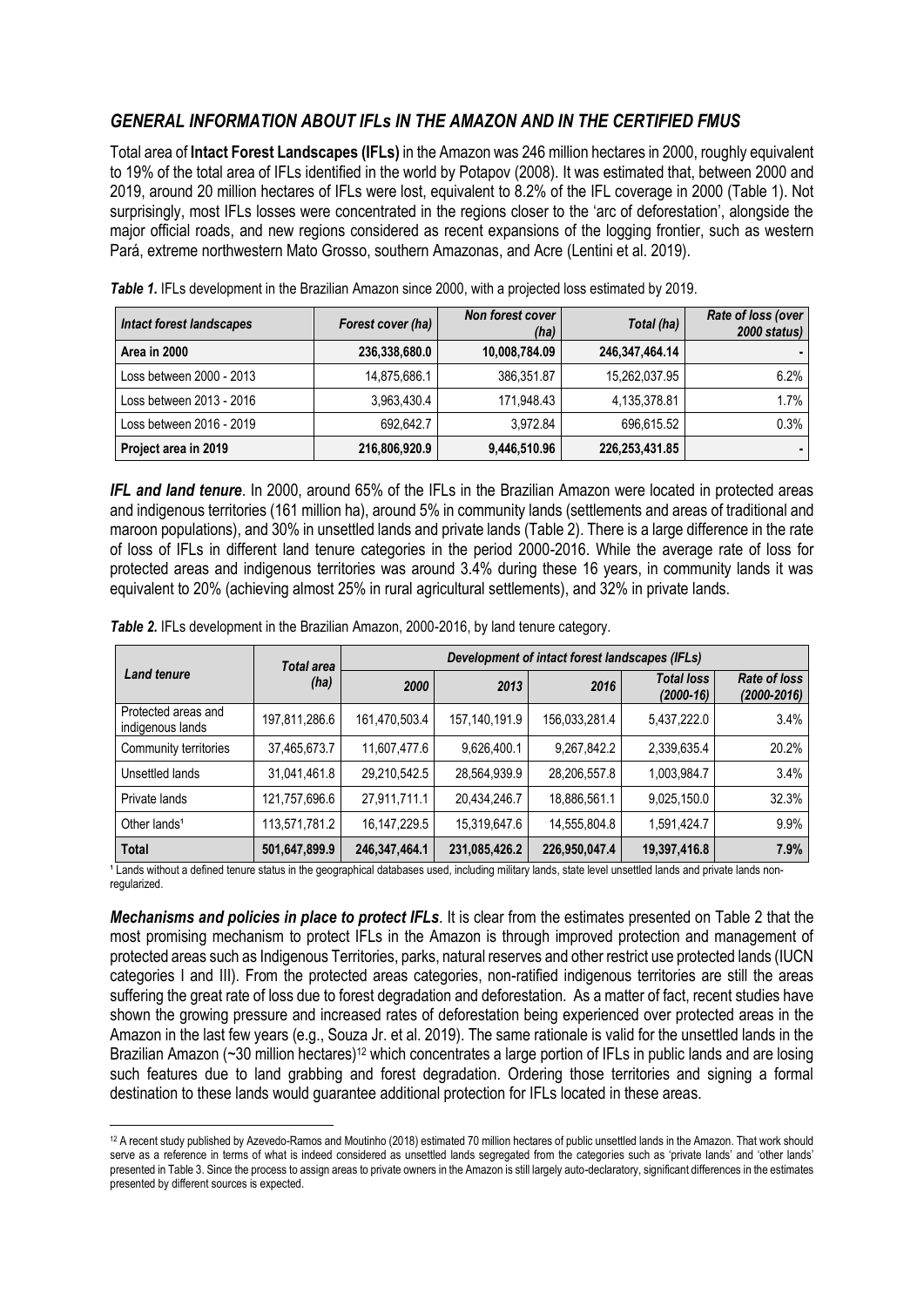

*Figure 1.* Location of FSC certified FMUs in the Brazilian Amazon and overlap with IFLs, 2019.

*Figure 2.* Intact forest landscapes by land tenure/land use category in 2000.

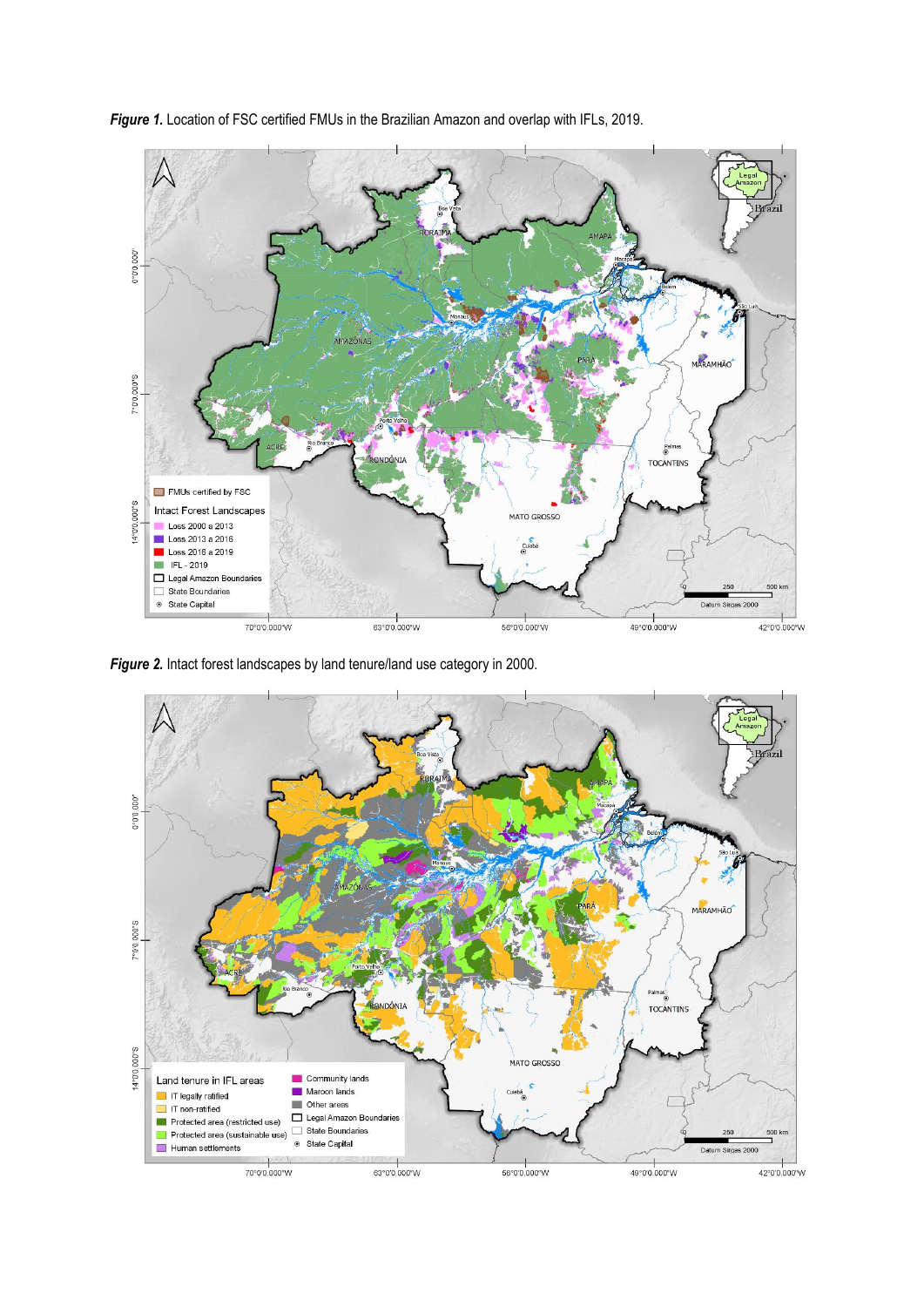*IFLs in the certified FMUs*. By early 2019, according to information gathered in public reports, there were 18 FSC certified FMUs in the Brazilian Amazon (Figure 1), composing a total certified area of 1.6 million hectares. Most of the enterprises (15 out of the 18) were certified for timber harvesting, and the other three for the management of non-timber forest products (NTFPs). Six FMUs<sup>13</sup> are considered as community forest management enterprises. Also, by early 2019, was estimated that from the 15 certified FMUs for timber extraction there were 12 with some overlap with IFLs. Four FMUs have a total IFL coverage between 60-80%, and five with a coverage above 80% (Figure 3). As it will be further discussed in this report, FMUs with a large proportion of overlap with IFLs would certainly suffer larger impacts from the implementation of M65.



**Figure 3.** Histogram of the number of FSC certified FMUs for timber extraction in 2019 in the Amazon region and the proportion of overlapping with IFLs in these forest areas (estimated in 2019) (n=15).

*IFLs reduced in size in the certified FMUs.* There were 1.4 million hectares of IFLs in the FSC certified enterprises in the Brazilian Amazon in 2000, the equivalent to 0.6% of the total IFL area in the region. By 2019, within the approximately 1.6 million hectares of certified forests in 19 FMUs, it was projected 418k hectares (26%) of IFLs reduced in size. Although management practices have influenced in the trajectory of IFL polygons, no fragmentation or total elimination of such polygons was observed<sup>14</sup>. Reductions were relatively low in FMUs operating in forest concessions in comparison to FMUs operating in private lands (17% against 38% in the period 2000-2019), which was expected, due to the fact that forest management in private lands have being certified for a longer period<sup>15</sup>.

#### *SHORT AND LONG-TERM IMPACTS FROM THE IMPLEMENTATION OF MOTION 65*

In order to provide a better visualization on the expected benefits (positive impacts) and risks (negative impacts) that would be provoked by M65 and, when simulated, alternative IFL protection scenarios (50% and 30%), we present the short- and long-term assessments conducted in Tables 3 and 4<sup>16</sup> .

*Table 3.* Summary of expected benefits (positive impacts) from the implementation of M65 and alternative protection scenarios (50% and 30%), 2020.

| <b>Short-term</b>                                                                                                   | Long-term                                                                                                                                                                                                  |
|---------------------------------------------------------------------------------------------------------------------|------------------------------------------------------------------------------------------------------------------------------------------------------------------------------------------------------------|
| <b>Environmental<sup>17</sup>positive impacts or benefits</b>                                                       |                                                                                                                                                                                                            |
| Larger likelihood that certified FMUs can maintain IFLs<br>unaltered in further mapping of IFLs in the near future. | Protecting 866k ha of IFLs (80% scenario), 541 k ha (50%) or 324k ha (30%)<br>(baseline 2016)<br>Smaller changes in biodiversity, forest composition and carbon storage in<br>certified forests over time. |

<sup>13</sup> *Coomflona, Cooperar, Amazonbai, Garah Itxa, Arimum*, and *Soenama.* 

<sup>&</sup>lt;sup>14</sup> However, in the period of 2000-19, two FMUs had the areas of IFLs eliminated from their management areas, as a result from the conjunction of practices carried out inside the FMU and in the adjacent areas

<sup>15</sup> We have further investigated in remote sensing environment what were the main reasons why certified FMUs are decreasing IFL polygons in size. We concluded that the main (if not the only) reason for this loss is due to the construction of infrastructure, essentially logging primary (principal) roads, camps and log concentration yards. We could not see clear signals that areas closer to the logging operation (with more subtle opening of the forest and less invasive infrastructure) have being responsible for the declassification of the IFL status in the period of observation.

<sup>16</sup> The complete description of these assessments, as well as the caveats and assumptions behind the results, are presented in the study's full report.

<sup>17</sup> It assumes that current certified FMUs would remain certified after the implementation of policies ruling for larger protection of IFLs. We find this unlikely to happen. All the interviewed representatives from FMUs with timber production were positive that the enterprise would give up the FSC certification system if the M65 is implemented.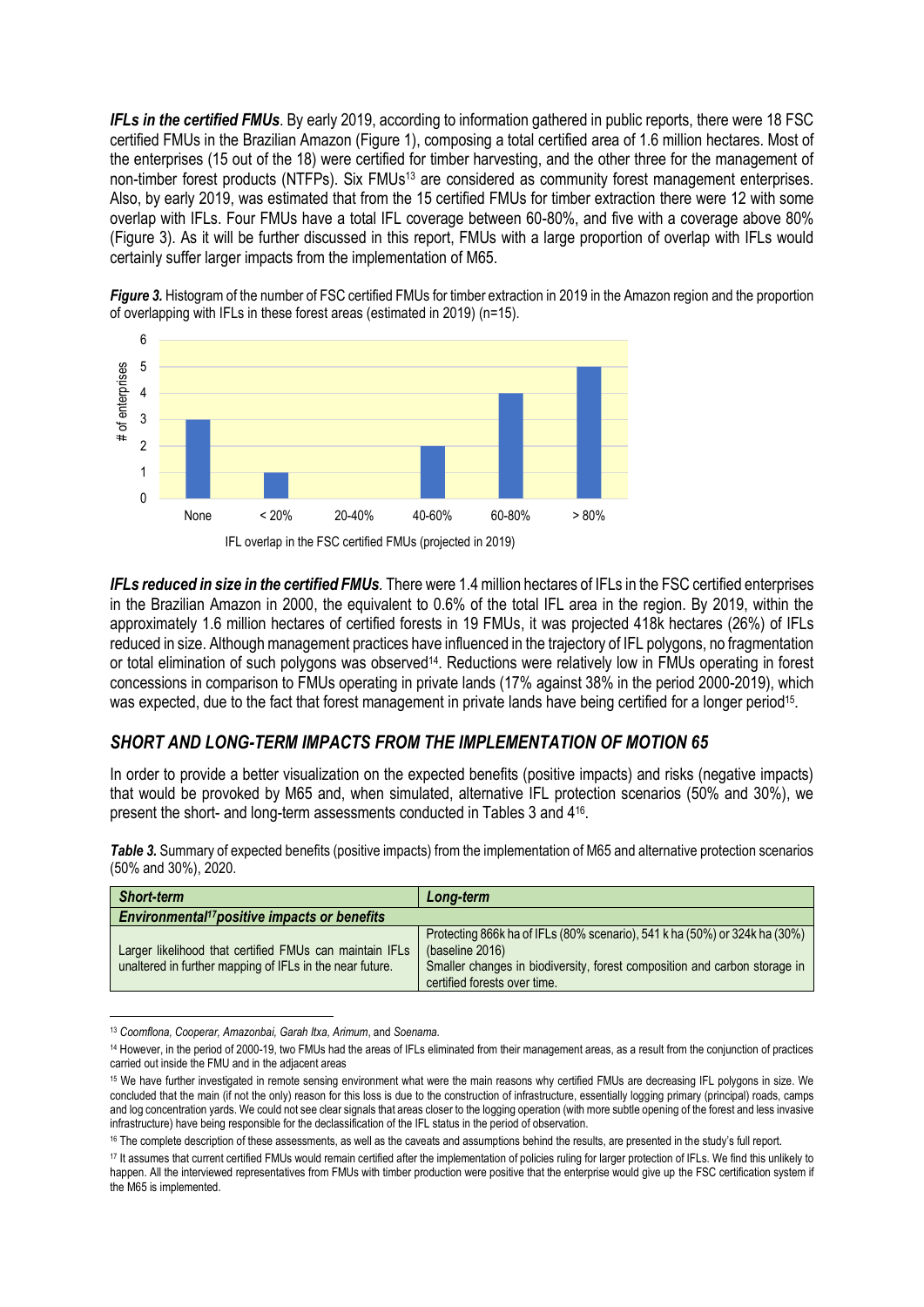| <b>Short-term</b>                                                                                                                                                                                                                                                                                                                                                                                                                                                                                                                                                                                                          | Long-term                                                                                                                                                                                                                                                                                                                                                                                                                                                           |  |  |  |
|----------------------------------------------------------------------------------------------------------------------------------------------------------------------------------------------------------------------------------------------------------------------------------------------------------------------------------------------------------------------------------------------------------------------------------------------------------------------------------------------------------------------------------------------------------------------------------------------------------------------------|---------------------------------------------------------------------------------------------------------------------------------------------------------------------------------------------------------------------------------------------------------------------------------------------------------------------------------------------------------------------------------------------------------------------------------------------------------------------|--|--|--|
| <b>Economic positive impacts or benefits</b>                                                                                                                                                                                                                                                                                                                                                                                                                                                                                                                                                                               |                                                                                                                                                                                                                                                                                                                                                                                                                                                                     |  |  |  |
| No direct, indirect or intangible economic benefits are<br>foreseeing by the actors and experts interviewed due to<br>the implementation of M65.                                                                                                                                                                                                                                                                                                                                                                                                                                                                           | Around 37% of the interviewed stakeholders acknowledge that increasing<br>protection of IFLs might lead to decreasing impacts from forestry in a way<br>to augment the set of areas available for NTFP harvesting <sup>18</sup> .                                                                                                                                                                                                                                   |  |  |  |
| Social positive impacts or benefits                                                                                                                                                                                                                                                                                                                                                                                                                                                                                                                                                                                        |                                                                                                                                                                                                                                                                                                                                                                                                                                                                     |  |  |  |
| Expected<br>impacts for<br>indigenous<br>peoples.<br>Interviewees recognized more benefitting aspects than<br>disadvantaging ones. The most highlighted argument was<br>the lower level of dispute over the use of NTFPs and other<br>natural resources, followed by better conservation of<br>natural resources.<br><b>Traditional knowledge.</b> It was not identified potential<br>impacts from the M65 implementation.<br><b>Expected impacts on recreation.</b> Only one interviewee<br>pondered that the IFL protection against logging could<br>generate incentives for other alternative uses, such as<br>tourism. | <b>Expected impacts over local NGOs.</b> It was mentioned that most NGOs<br>are preservationists, so they would tend to welcome the logging prohibition<br>in IFL <sub>s.</sub><br><b>Community forestry.</b> The positive perspective most cited regards the<br>lower dispute over the use of NTFPs <sup>18</sup> and other natural resources and the<br>better conservation of natural resources, which could help to increase<br>interest in community forestry. |  |  |  |

*Table 4.* Summary of expected risks (negative impacts) from the implementation of M65 and alternative protection scenarios (50% and 30%), 2020.

| <b>Short-term</b>                                                                                                                                                                                                                                                                                                                                                                                                                                                                                                                                                                                                                                           | Long-term                                                                                                                                                                                                                                                                                                                                                                                                                                                                                                                                                                                                                                                                               |  |
|-------------------------------------------------------------------------------------------------------------------------------------------------------------------------------------------------------------------------------------------------------------------------------------------------------------------------------------------------------------------------------------------------------------------------------------------------------------------------------------------------------------------------------------------------------------------------------------------------------------------------------------------------------------|-----------------------------------------------------------------------------------------------------------------------------------------------------------------------------------------------------------------------------------------------------------------------------------------------------------------------------------------------------------------------------------------------------------------------------------------------------------------------------------------------------------------------------------------------------------------------------------------------------------------------------------------------------------------------------------------|--|
| <b>Environmental negative impacts or risks</b>                                                                                                                                                                                                                                                                                                                                                                                                                                                                                                                                                                                                              |                                                                                                                                                                                                                                                                                                                                                                                                                                                                                                                                                                                                                                                                                         |  |
| Especially for certified FMUs operating in private lands, the decision<br>of dropping certification would decrease radically the need/interest<br>to comply with good standards for forest management, including<br>logging impacts, planning of infrastructure, monitoring, conservation<br>of rare tree species, and even protective measures in HCVs. There<br>is a consensus that dropping certification will lead to an increased<br>rate of IFL loss.                                                                                                                                                                                                 | 84% of the stakeholders highlighted that the added benefits from<br>M65 could be easily outweighed by the larger exposition of the FMU<br>to predatory logging and deforestation if the decision is to drop<br>certification as consequence of M65. Illegal logging will be<br>incentivized especially in geographies in which certified FMUs are<br>operating with easy access to forestlands (and IFLs) located in<br>public lands.                                                                                                                                                                                                                                                   |  |
| Hunting, poaching, low scale mining, and land grabbing will likely to<br>thrive within FMUs dropping certification, especially in the ones<br>located in private lands (~900 k ha).                                                                                                                                                                                                                                                                                                                                                                                                                                                                         | The significant decrease in areas considered as benchmark in terms<br>of forest management in native forests could start a vicious cycle in<br>which sound practices will be unlikely to prevail.                                                                                                                                                                                                                                                                                                                                                                                                                                                                                       |  |
| <b>Economic negative impacts or risks</b>                                                                                                                                                                                                                                                                                                                                                                                                                                                                                                                                                                                                                   |                                                                                                                                                                                                                                                                                                                                                                                                                                                                                                                                                                                                                                                                                         |  |
| <b>Harvestable area.</b> Measures to protect 80% of the IFL would induce<br>a decrease in 50% in the total harvestable area (1.4 million ha to<br>686 k ha). By simulating alternative scenarios of 50% protection and<br>30% protection, annually effective harvestable area would fall,<br>respectively, in 28% (from 5.1 k ha to 3.7 k ha) and in 14% (to 4.4 k<br>ha)<br><b>Production and log sales.</b> Under the scenarios of increased IFL<br>protection, for the simulations of 80%, 50% and 30% protection, the<br>volumes produced, and the revenues generated would decrease in,<br>respectively, 52-53%, 30-31%, and by 16% <sup>19,20</sup> . | <b>Investment stability.</b> According to the experts, adding large<br>proportions of IFL protection without a clear plan on how to<br>financially compensate for the additional risks and losses coming<br>from this measure might create a business environment in which<br>certification becomes an endeavor unlikely to be considered by new<br>enterprises <sup>23</sup> . This could be truth even for FMUs improving their<br>practices due to the requirements imposed by forest concessions,<br>which in theory could facilitate such FMUs to have a minimum<br>performance towards acquiring certification.<br>Economic long-term feasibility of FSC certificates. 80% of the |  |
| Financial performance and cashflows. Any scenario increasing<br>the area of setting asides would impose some economic burden<br>over the certified enterprises. In the case of 30% protection, the                                                                                                                                                                                                                                                                                                                                                                                                                                                          | interviewed actors believe to be likely that certified FMUs will<br>become economically unviable due to M65. That, according to 42%<br>of the interviewees, could encourage land grabbing and<br>deforestation in the areas currently certified. The precisely same                                                                                                                                                                                                                                                                                                                                                                                                                     |  |

<sup>18</sup> On the other hand, one of the interviewees stated that decreasing the area of the FMU available for logging would produce in the short run an increased interest in compensate for losses by harvesting NTFPs, and hence competing with the surrounding community for the economic use of such resources.

<sup>&</sup>lt;sup>19</sup> In 2019, the estimated total production of certified logs in the Amazon in roughly 850 k m<sup>3</sup> per year, which would be equivalent to 8% of the total production of the region– with a possible variation until an upper limit of 958 k m<sup>3</sup> per year. However, is unlikely that every one of the 15 FMUs certified would be able to perform in its maximum productive capacity in the same calendar year.

<sup>20</sup> Log sale considering average market prices would generate revenues that would vary between USD 70-75 million yearly depending in the specific set of species and market destinations.

<sup>&</sup>lt;sup>23</sup> It is also worthy to mention that FMUs working in forest management in the Amazon are already exposed to a large level of uncertainty and instability that renders relatively high risks for the forestry business. In the opinion of the experts interviewed, factors such as market instabilities, a certain degree of uncertainty about the future timber stocks in the FMU, a regulatory framework and official control systems in constant change, and the large competition with the timber illegally generated contributes a lot for this situation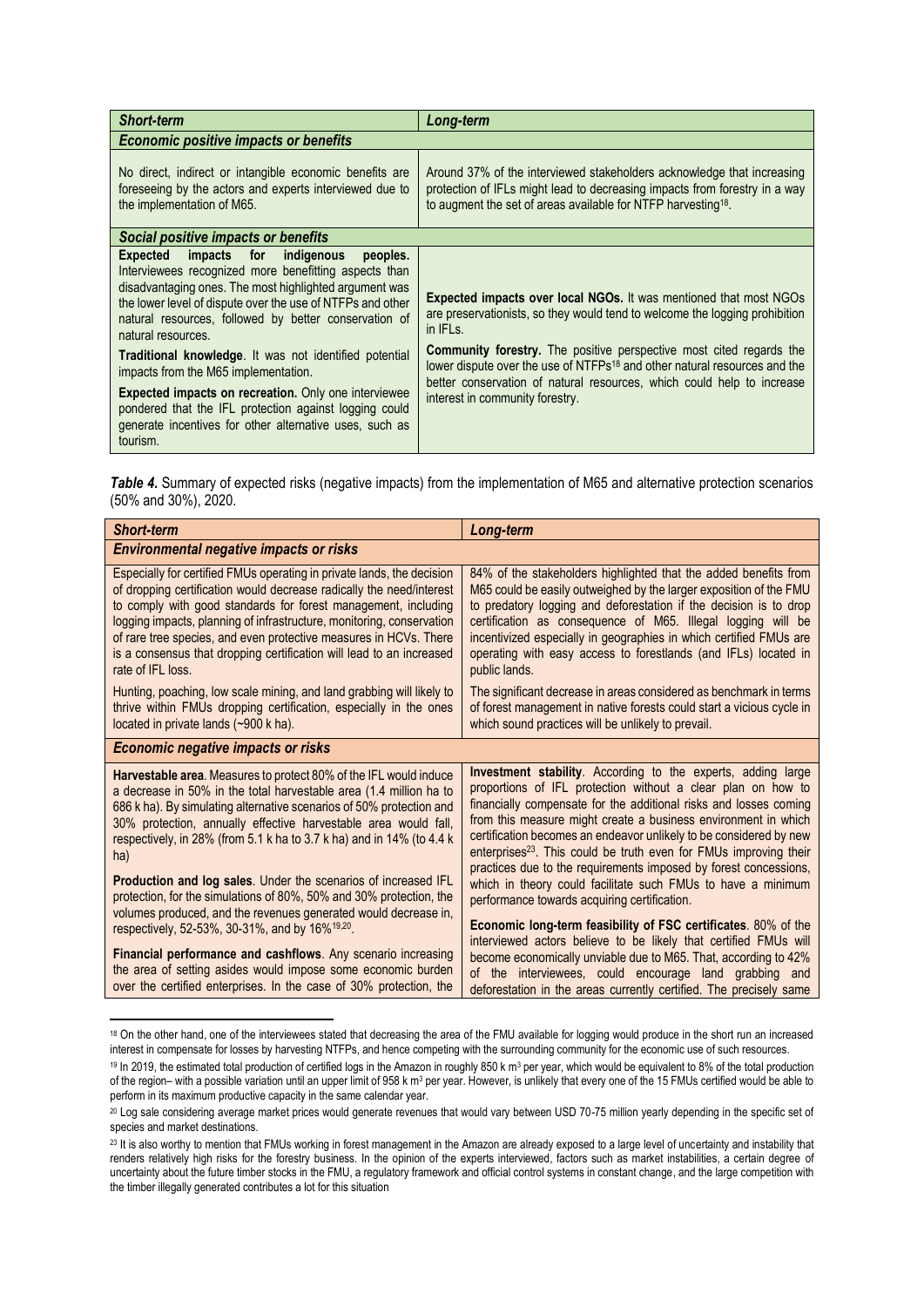| <b>Short-term</b>                                                                                                                                                                                                                                                                                                                                                                                                                                                                                                                                                                                                                                                                                                                                                                                                                                                                                                                                                                                                                                                                                                                                                                                                                | Long-term                                                                                                                                                                                                                                                                                                                                                                                                                                                                                                                                                                                                                                                                                                                                                                                                                                                                                                                                                                                                                                                                                                                                                                                                                                                                            |
|----------------------------------------------------------------------------------------------------------------------------------------------------------------------------------------------------------------------------------------------------------------------------------------------------------------------------------------------------------------------------------------------------------------------------------------------------------------------------------------------------------------------------------------------------------------------------------------------------------------------------------------------------------------------------------------------------------------------------------------------------------------------------------------------------------------------------------------------------------------------------------------------------------------------------------------------------------------------------------------------------------------------------------------------------------------------------------------------------------------------------------------------------------------------------------------------------------------------------------|--------------------------------------------------------------------------------------------------------------------------------------------------------------------------------------------------------------------------------------------------------------------------------------------------------------------------------------------------------------------------------------------------------------------------------------------------------------------------------------------------------------------------------------------------------------------------------------------------------------------------------------------------------------------------------------------------------------------------------------------------------------------------------------------------------------------------------------------------------------------------------------------------------------------------------------------------------------------------------------------------------------------------------------------------------------------------------------------------------------------------------------------------------------------------------------------------------------------------------------------------------------------------------------|
| FMU is still capable of operating in a financially feasible range,<br>despite losses in terms of financial competitivity $2^1$ . In both cases,<br>however, increasing the IFL protection to 50% and 80% would make<br>the related financial parameters to become unbearable. The same<br>is valid in relation to the expected cashflow. In the standard scenario<br>and in the 30% scenario, after large initial investments, FMUs can<br>yield positive cashflows since the first year of operation. The<br>scenarios of 50% and 80% protection would induce negative results<br>during most of the simulated period, equal to 30 years.<br>Possible subsidies to compensate for economic losses <sup>22</sup> . 42%<br>of the interviewed find it unrealistic to think in any type of subsidies<br>and compensations. Also, 52% revealed that it is not pragmatic to<br>expect that markets will move to compensate such eventual losses,<br>and a third of them believe there is not any possibilities of finding<br>alternatives in terms of markets and finances.                                                                                                                                                          | proportion of 42% of the interviewed stakeholders also stated that a<br>likely possibility is that the currently FMUs certified by FSC would<br>simply switch to PEFC/CERFLOR certification scheme without<br>further concerns about how to implement M65 and related IFL<br>protection scenarios.<br>Alternative land use economic choices. Private lands usually are<br>used to maintain economic activities rather than preservation<br>activities. In the absence of certification, such former FMUs might<br>be controlled by investors and anonymous societies more interested<br>in ranching or soybean cultivation due to the unfeasibility of certified<br>harvesting.                                                                                                                                                                                                                                                                                                                                                                                                                                                                                                                                                                                                      |
| Social negative impacts or risks                                                                                                                                                                                                                                                                                                                                                                                                                                                                                                                                                                                                                                                                                                                                                                                                                                                                                                                                                                                                                                                                                                                                                                                                 |                                                                                                                                                                                                                                                                                                                                                                                                                                                                                                                                                                                                                                                                                                                                                                                                                                                                                                                                                                                                                                                                                                                                                                                                                                                                                      |
| <b>Jobs.</b> Simulations suggest that the number of jobs would fall slightly<br>(<5%), related to professionals hired due to the FMU's certification.<br>If the FMUs choose to leave FSC, it would imply in an emptying of<br>its social staff and the FMUs would no longer be encouraged to use<br>local labor, affecting also the training offered to surrounding<br>communities. Jobs' quality loss will likely to be affected since<br>certified FMUs have to follow the current occupational health and<br>safety laws and rules, often going beyond national regulations <sup>24</sup> .<br>Local opportunities. Is expected that companies obliged to<br>implement M65 will attempt to decrease their variable operational<br>costs by decreasing the number of employees in the short run.<br>Affected communities. Loss of rights by affected communities,<br>reduced investments in the communities by the FMU, and a lower<br>level of dialogue with these communities. All 'supra' legal<br>requirements commonly used to minimize impacts from certified<br>FMUs on the affected communities <sup>25</sup> are potential losses due to<br>M65.<br>Local market. The main impact would be in the collection of taxes | Jobs. In the long run leaving certification would provoke<br>unemployment in the local economies, dependent on the certified<br>enterprises and a likely loss in the quality of the jobs provided.<br>Social movements. Certified FMUs need to demonstrate their right<br>to land use and ownership, as well as a fair compensation procedure<br>for loss and damage, and a conflict resolution process. Certified<br>FMUs are required to run a socioeconomic diagnosis of the<br>communities in their influence area in a way to propose mitigating<br>and preventive actions. Such practices would likely to disappear.<br>Local NGOs. IFL protection can indirectly change the local<br>economic matrix, increasing illegality and decreasing local<br>governance (this jeopardizing NGO initiatives). Also, authors'<br>experience suggests that certified FMUs usually support local NGOs<br>in partnership with community organization entities - practices that<br>could be lost due to M65.<br>Wood consumers and buyers. According to the interviewees,<br>restrictions on production could lead to a decrease in the supply of<br>legal and sustainable wood. That would increase the supply from<br>illegal sources, including IFLs illegally harvested in public lands. |
| and foreign exchange, followed by the decrease of local jobs and<br>local income <sup>26</sup> .<br>Local governments. Losses in the collection of taxes and foreign<br>exchange, followed by increase in illegal and informal activities,<br>hence rural conflicts.                                                                                                                                                                                                                                                                                                                                                                                                                                                                                                                                                                                                                                                                                                                                                                                                                                                                                                                                                             | <b>Communities' forestry.</b> For certified communities, the logging<br>productive area reduction leads to a decrease in the number of<br>members, income, and investments in infrastructure. For non-<br>certified projects of communities' forestry, the impact would be a<br>larger difficulty or fewer incentives for certifying.                                                                                                                                                                                                                                                                                                                                                                                                                                                                                                                                                                                                                                                                                                                                                                                                                                                                                                                                                |

<sup>&</sup>lt;sup>21</sup> In the first case study the payback, for example, increased from 8 to 13 years, and in the second, from ~5 to 6 years. The second case study, indeed, demonstrated a relatively mild economic impact in a 30% protection scenario in comparison to the first case.

<sup>&</sup>lt;sup>22</sup> Based on the two economic case studies at hand, simulation of the level of financial subsidies necessary to compensate for eventual losses due to the increase in the area destined to IFL protection. For the 30% protection scenario, if prices for certified timber coming from FMUs with larger IFL protection could rise in a level between 1%-9%, this compensation would be possible. Prices would need, however, to increase substantially in the scenarios of 50% and 80% protection if the intent was to drive such FMUs to the same level of financial performance as experienced in the standard scenario, going towards near a 62% increase in the worst scenario. Maintaining the same prices but adding economic benefits for the FMUs to achieve the same target would imply in relatively high subsidies to be paid for IFL protection in comparison to the estimated NPVs, in a way to argue that such subsidies would be unrealistic.

<sup>24</sup> According to the authors' expertise, some examples of extra-legal requirements met by FSC certified FMUs would include: (i) the existence of mechanisms for dialogue and resolution of workers complaints, including the representation formally recognized by workers; (ii) the existence of health workers from neighboring communities with opportunities to participate in training on the rescue plan and first aid courses; (iii) salaries for the same functions are not differentiated between genders; (iv) support for the professional reorientation being offered in case of substantial employment reduction; (v) a continuous effort to reduce differences between self-employed and contractors' workers; (vi) internal procedures to ensure that service providers comply with labor legislation and the agreements established with local unions or the recognized workers' representation.

<sup>25</sup> FSC standard currently requires an effective communication identifying the impacts caused by forestry activities, and ensuring answers to questions and the execution of what is possible and pertinent, including investments in social services as the maintenance of roads, actions with school communities, support for community organizations, health care campaigns, among others. The certified FMU communication also includes the dissemination of the forest management public summary, the diagnosis of HCV and communities' customary used areas, and the dissemination of trainings and job opportunities

<sup>26</sup> The FSC standard requires that whenever possible and available, the purchase of products and services should preferably be from local sources, generating income and local development as a mitigating action for the socioeconomic impacts of forest management. In addition to generating economic opportunities, the certified FMUs overall shall require and monitor legal aspects on its product and service providers, thus it is not rare cases in which FMUs provide training and support for local market legalization and formalization, implying a virtuous circle that promotes more structured local production chains.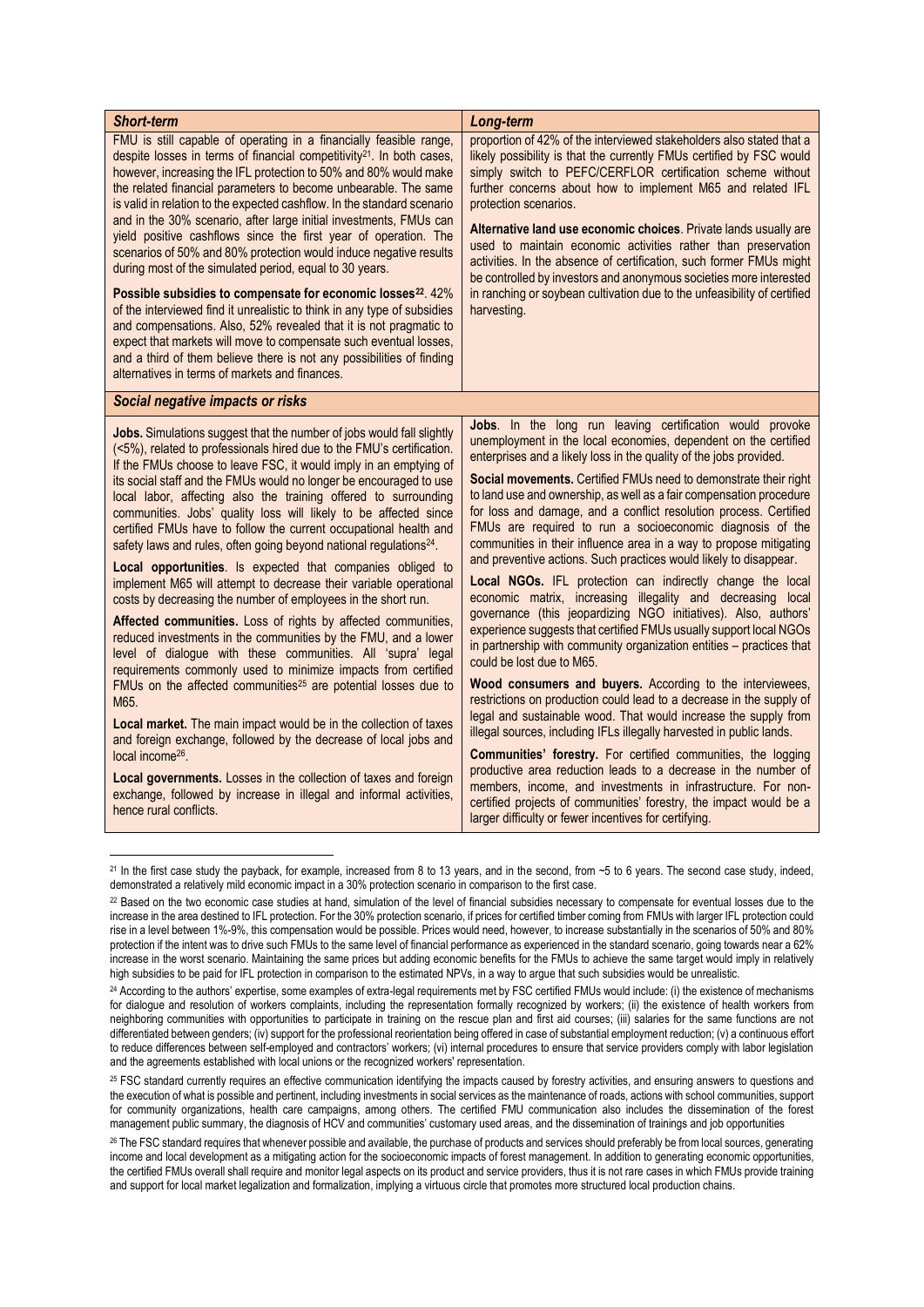| <b>Short-term</b>                                                                                                                                                                                                                                                                                                                                                                                                                                                                                                                                                                                    | Long-term                                                                                                                                                                                                                                                                                                                                                        |
|------------------------------------------------------------------------------------------------------------------------------------------------------------------------------------------------------------------------------------------------------------------------------------------------------------------------------------------------------------------------------------------------------------------------------------------------------------------------------------------------------------------------------------------------------------------------------------------------------|------------------------------------------------------------------------------------------------------------------------------------------------------------------------------------------------------------------------------------------------------------------------------------------------------------------------------------------------------------------|
| Indigenous peoples. Less investments in communities and<br>potential increase in illegal activity and rural conflicts, with losses of<br>the communities' rights. Although these rights are protected by Law,<br>Amazon has historically been a field of political disputes with<br>perverse incentives to ignore such rights.<br><b>Traditional knowledge.</b> Data collected jointly with the communities<br>must be used towards the reduction of forestry impacts. This<br>mapping of social interest attributes, the impacts monitoring, and the<br>mitigation actions would likely to be lost. | Local NTFP projects. Reduction on the investments made in<br>communities by certified FMUs is likely to happen.<br><b>Recreation.</b> It is important to emphasize private lands without<br>certification could be, over time, more exposed to deforestation and<br>forest degradation, and then loosing completely the potential for<br>recreation initiatives. |

# *THE NEW BRAZILIAN STANDARD PROPOSED BY THE SDG*

*How the indicators proposed by the Brazilian SDG contribute to minimize the social and economic burden in relation to IFL protection?* We presented to the set of stakeholders and experts consulted the list of proposed indicators by the SDG, which focused on finding a compromise between the full protection of IFLs as stated by M65 and the partial management of such areas. In the case of the management practices, most directives are suggested in the 'Appendix G' of the new standard<sup>27</sup>. 42% of the respondents think that, under an environmental point of view, the new indicators and directives from Appendix G do a good job in conserving IFLs in certified FMUs over time<sup>28</sup>. With regards to the potential social losses that could be promoted by the implementation of the M65, in a consistent way, 37% of the interviewees feel that the new indicators are also sound. However, 37% of the interviewees stated that the new standard addresses only partially the competitiveness that would be lost with the implementation of M65. Surprisingly, 50% of the consulted FMU representatives certified for timber harvesting feel that the decision of the enterprise would still be leaving the FSC certification system with the new standard in place.

*Improved reduced impact logging can avoid IFL fragmentation?* At the end, we are afraid that a straight answer for this question will remain as inconclusive. However, most decreases in size in the IFL polygons observed in two periods of time available (2013 and 2016) occurred due to practices in the FMUs related essentially to the allocation of relatively large infrastructure - primary roads, yards and camps, as examples. *Ceteris paribus*, without significant changes in the methodology to generate new IFL maps, it would be reasonable to say that conducting reduced impact logging, with special concerns with regards to road specification and allocation, and decreasing openings in the forest, should not interfere in the trajectory of IFL polygons allocated inside the FMUs.

Perhaps one of the more remarkable characteristics of the FSC system is precisely the ability to offer a fair balance between environmental, social and economic dimensions directed to forest management and conservation, having in mind that interests related to these dimensions are often different, if not conflicting. So, in our point of view, M65 or a restrict IFL protection policy are measures that could cause an unbalance, benefiting in a disproportional way the environmental concerns. It is worthwhile to mention that there is extensive literature demonstrating that forest management practices, although altering the composition of forests over time (e.g., Piponiot et al. 2019), are able to maintain most of the biodiversity and ecological services provided by these forests (Naves et al. 2020, Breukink and Terrana 2017, Gonçalves & Santos 2008, Braz et al. 2014, Carvalho 2002, Miller et al. 2011, West 2014), including fauna and key animals species (Laufer 2015, Bicknell, 2015, Ramos 2006) <sup>29</sup>. Then, based on the authors' experience during this assessment, interviews with key experts in the sector, results collected since the 'IFL workshop' in São Paulo in 2017, and interaction with the Brazilian SDG, we could argue that the draft of the Brazilian NFSS for the management of native forests represents a sound effort in the direction of reconciling the protection of IFLs and the need for balance (economic, environmental, and social dimensions) in certified FMUs<sup>30</sup>.

<sup>27</sup> Translated and presented in the Appendices of the full report.

<sup>28</sup> An important caveat is that, beyond directives suggested in the 'Appendix G', the new standard establish a minimum of 10% of the IFLs inside the certified FMUs to be set aside, as part of the conservation areas network and representing the "core area" of the IFL.

<sup>&</sup>lt;sup>29</sup> The bibliographical references cited in this summary can be consulted in the full report for the assessment.

<sup>30</sup> Also coming from these discussions, we compiled in the full report some major recommendations with regards to forest management within IFLs and/or in FMUs having a portion of the area covered by IFLs.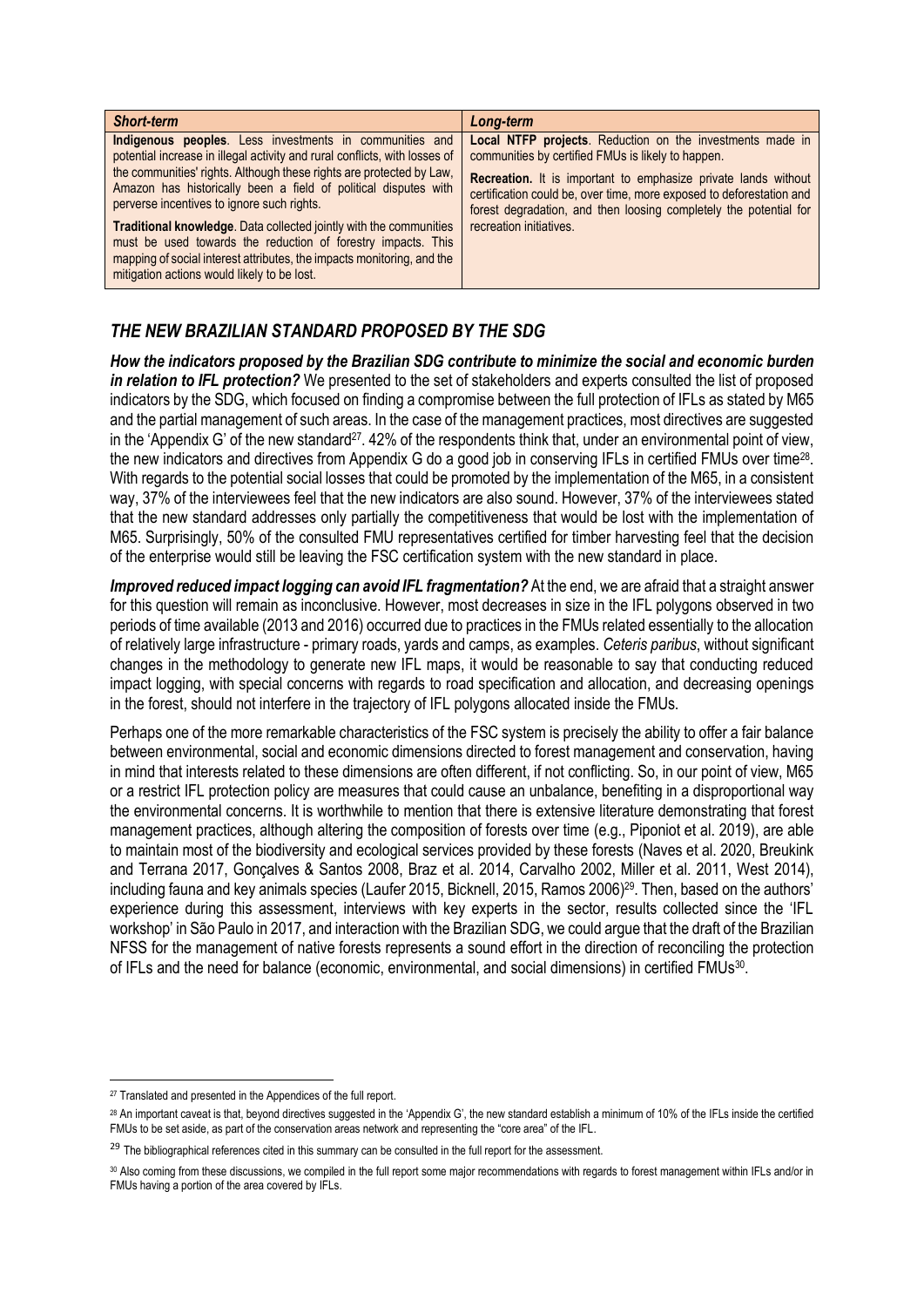### *FINAL REMARKS AND RECOMMENDATIONS*

Although IFLs are crucial for biodiversity conservation, especially in the remaining tropical forests in the globe, we advocate, based on the major findings of this report, that **the prohibition of logging in a large proportion of these areas within FSC certified enterprises in the Brazilian Amazon is ineffective and counterproductive**, at least due to three main reasons.

- (a) IFLs cover a significant proportion of the Brazilian Amazon, totaling 226 million ha (projected area in 2019), equivalent to 44% of the territorial extent of the region. However, to date, roughly 0.6% of the IFLs are within FSC certified FMUs. On the other hand, 65% of the IFLs in the Amazon are in formally protected areas. Hence, the more effective way of protecting IFLs in the Amazon is through improved protection and management of Indigenous Territories, parks, natural reserves and other restrictive use protected lands (correspondent to IUCN categories I and III).
- (b) Restrictive measures for the forest management being conducted by certified FMUs, as stated in Motion 65, would likely turn FSC certification to be unfeasible in the region. All representatives of certified FMUs interviewed during this assessment consider leaving FSC system in the case of an 80% IFL protection policy. That would imply in 1.5 million hectares of FSC certificates lost. It would also imply, for the forest sector in the Amazon, a decrease in 60% of the area under proven responsible forestry<sup>31</sup>. The implications of having this large decrease in the supply of legal timber could open new opportunities for illegal logging competing for the same markets. For example, it is expected that the intention of increasing protection of the IFLs within certified FMUs (~418k ha by 2019), with subsequent loss of the certificates, could incentivize illegal logging to thrive by impoverishing other surrounding IFLs.
- (c) Since making FSC certification to be unbearable for the current forest sector will also reflect in the prospects of new community-level and private forest management enterprises to be supported, although well intentioned, this measure leads FSC to the opposite side from the discussions being carried out in this moment with regards to its new global strategy. In our view, the principle of '*hectares with meaning'* was intended to prioritize tropical forestry and community forest management, which will be highly compromised by M65 or by largely restrictive policies within certified FMUs.

We do not advocate, either, after extensive consultations to experts and stakeholders involved in the FSC system, and based on our own experience, to maintain practices within IFLs unchanged in comparison to what they are right now. Our remarks with regards to what was assessed with respect to this subject are summarized as follows.

- a) The assessments provided in this study showed that prioritizing environmental aspects with regards to the protection of IFLs (scenarios of 80% and 50% protection) would provoke great short- and long-term social and economic impacts. In the economic lenses, unless large subsidies or increase in price for certified timber coming from FMUs preserving large extents of IFLs are on the table, such scenarios would make certification unfeasible for most enterprises. Under these scenarios, all the certified FMU representatives stated that the enterprises would leave FSC certification towards no certification or a PEFC certification.
- b) In a social perspective, the assessments provided in this study showed that prioritizing environmental aspects with regards to the protection of IFLs (scenarios of 80% and 50% protection) would also induce important negative social impacts. Although the number of jobs generated would likely to be marginally affected in the short run (< 5%), in the long run leaving certification would provoke local unemployment in the local economies dependent on the certified enterprises and a likely loss in the quality of the jobs provided. Beyond, all activities and services provided by local suppliers would likely to be disregarded. Loss of rights by affected communities would follow, as well as decreasing FMUs investments in the communities, and a lower level of dialogue with these populations. 'Supra' legal social requirements, such as the mapping of social interest attributes, the impacts monitoring, and the adoption of mitigation actions, not common on business-as-usual enterprises, would not be guaranteed in private lands currently certified.

<sup>31</sup> We consider as 'proven responsible forest management in the Amazon' the enterprises with forest areas large enough to maintain long-term cutting cycles and some level of third-party verification. In this moment, we have in the Amazon 2.5 million hectares that could be classified in this category, formed by certified enterprises and concessions.